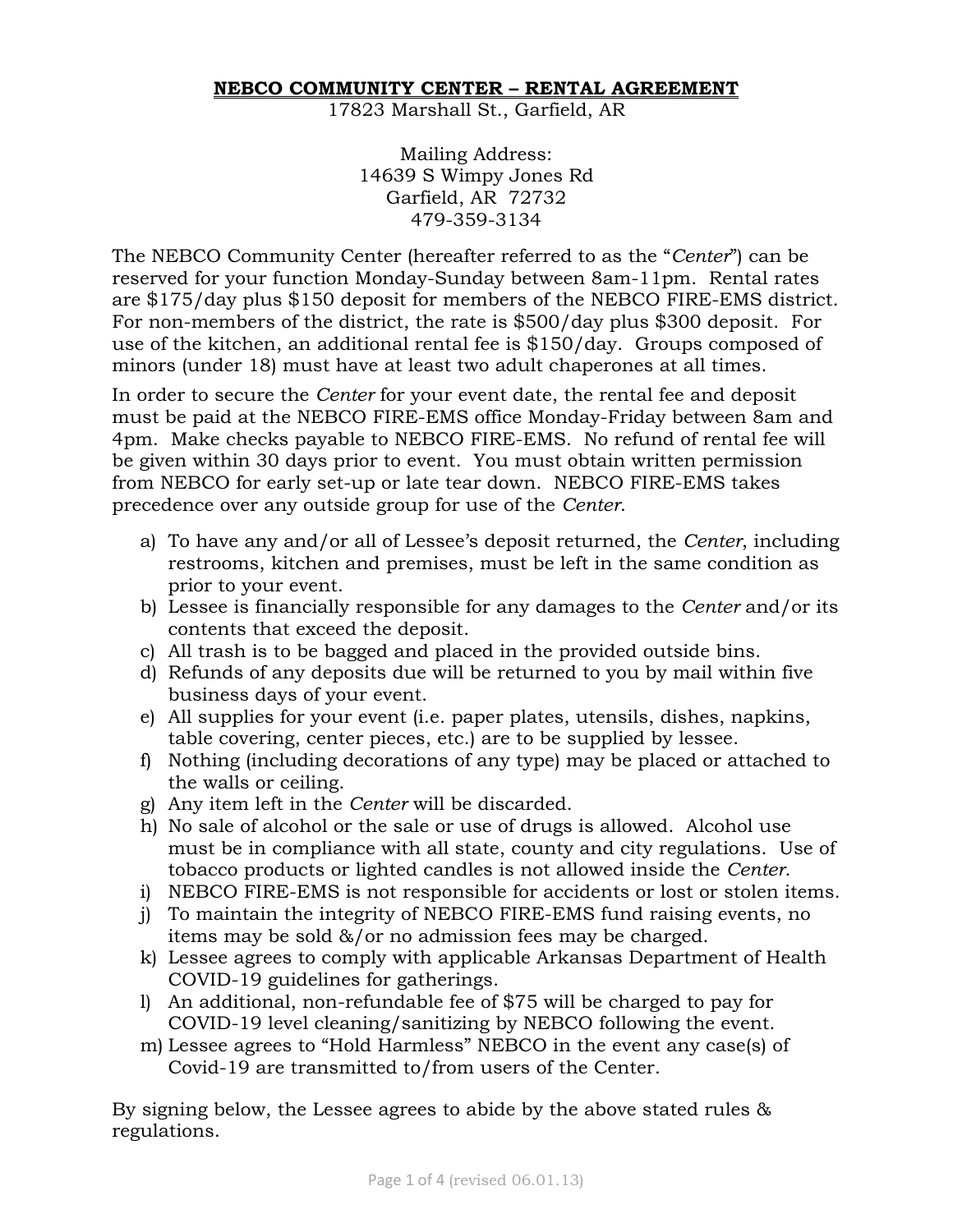| Name:         | Date: |
|---------------|-------|
| Signature:    |       |
| Organization: |       |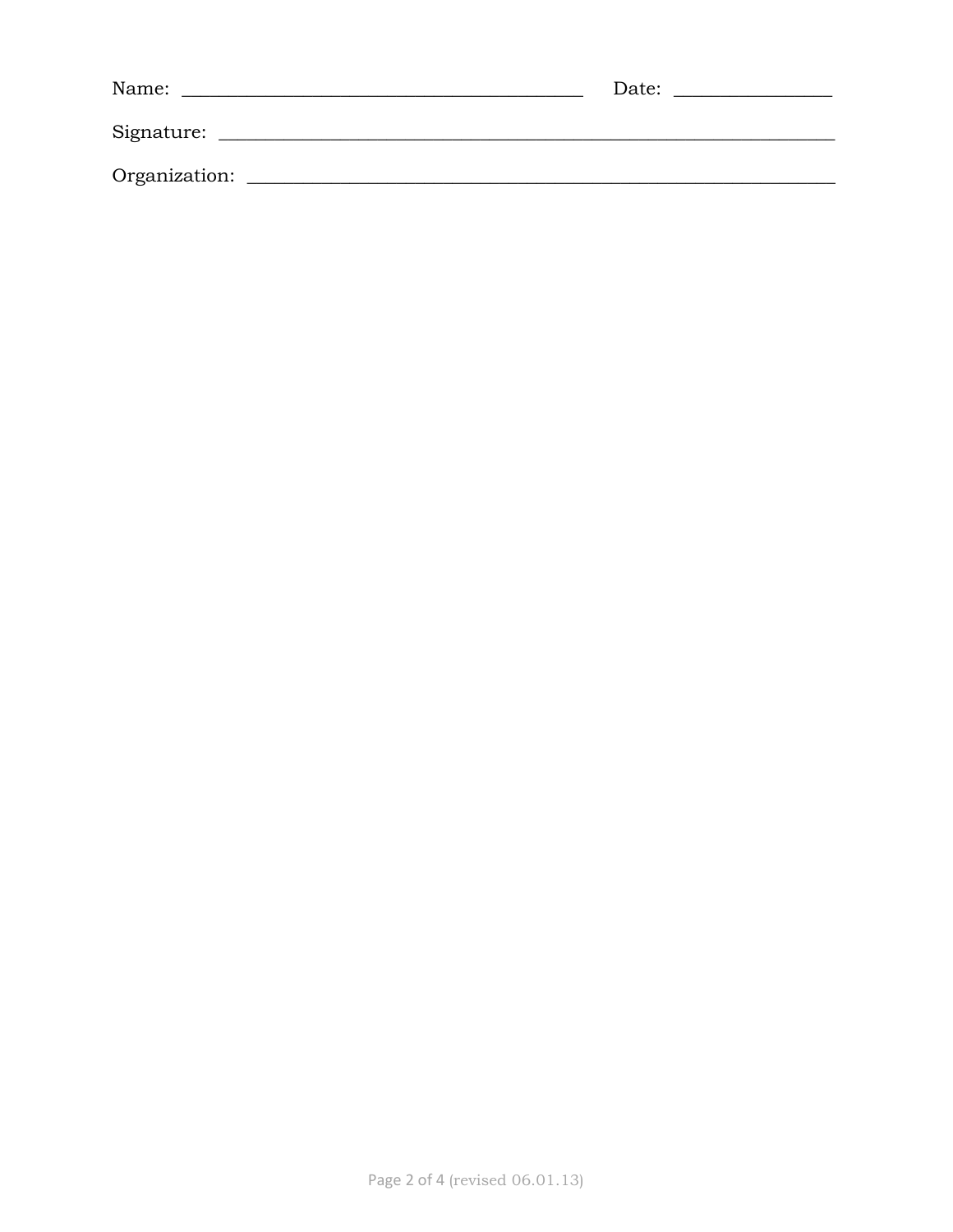## **NEBCO FIRE-EMS COMMUNITY CENTER RENTAL INFORMATION**

## **EVENT INFORMATION**

| TYPE OF EVENT:                                          |  |
|---------------------------------------------------------|--|
|                                                         |  |
| IF YOU ARE USING A CATERING SERVICE, LIST THEIR CONTACT |  |
|                                                         |  |
| <b>LESSEE INFORMATION</b>                               |  |
| NAME:                                                   |  |
|                                                         |  |
|                                                         |  |
| CITY/STATE/ZIP:                                         |  |
|                                                         |  |
|                                                         |  |
|                                                         |  |

Should the lessee or any of his/her invitees or guests become hurt or injured on said premises due to the actions(s) or omission(s) of any action by any other invitee or guest, the lessor is hereby relieved from any and all liability arising from any such incident. Should any action be brought against the lessor, the lessee hereby agrees to hold the lessor harmless from any and all damages. NEBCO FIRE-EMS reserves the right to refuse rental of this facility.